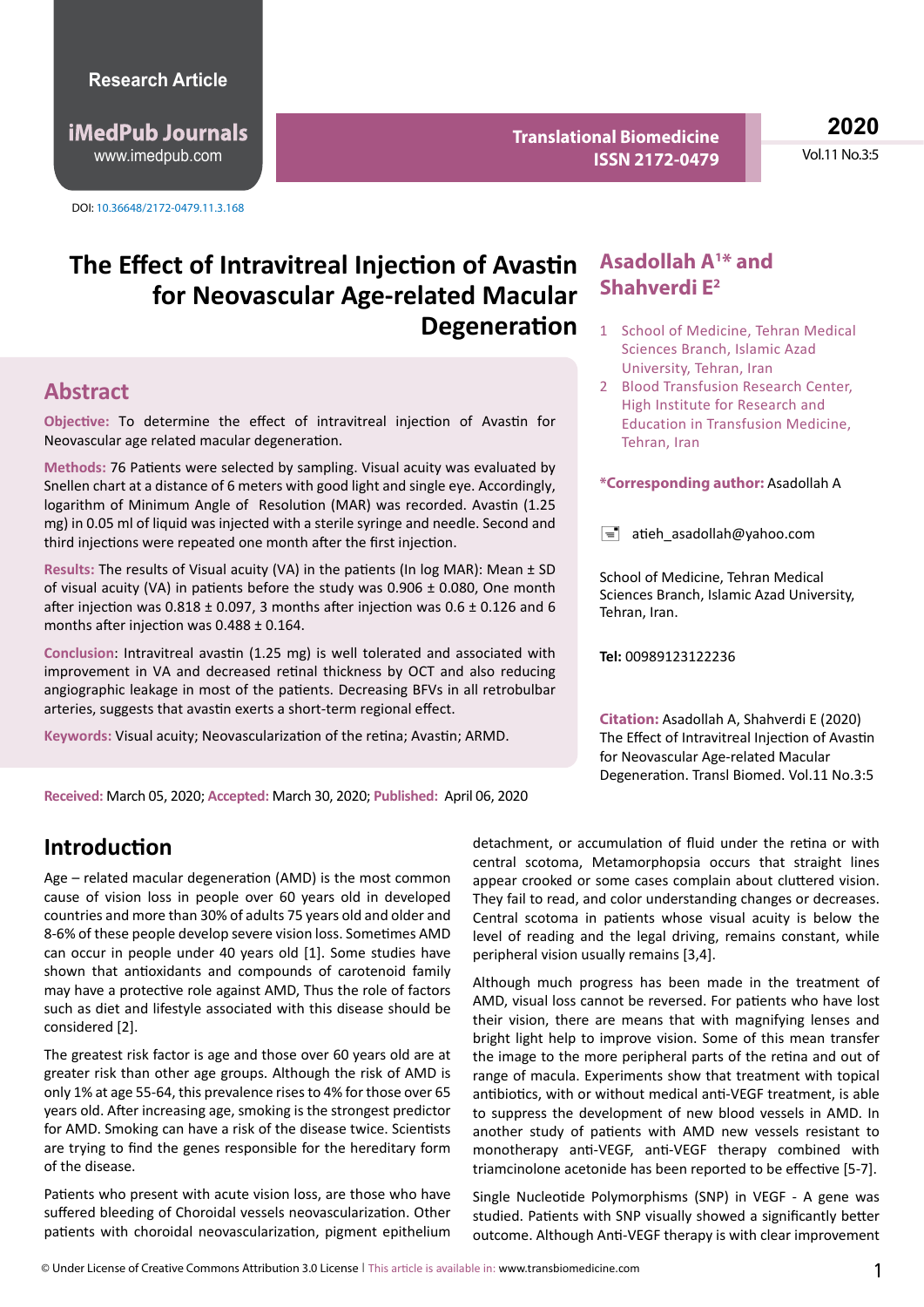in vision of wet AMD patients, this response in different patients is various and identifying factors that affect the response, underlies researches for better treatments in the future [5-7].

# **Research Methodology**

A total of 76 Patients were selected by sampling and enrolled with the consent and permission of the Ethics Committee and Registration in clinical applications. Inclusion criteria included: Age over 65 years, no previous treatment, Angiographic evidence of leakage or increased macular thickness by OCT (Optical Coherence Tomography), new subretinal hemorrhage with loss of visual acuity. Before the first injection, fluorescein angiography was performed to confirm the macular leakage. Visual acuity was determined before intervention. Visual acuity was evaluated by Snellen chart at a distance of 6 meters with good light and single eye (first right eye, and then left one). Patients whose visual acuity was detectable at distance of 6 meters or 20 feet with measures of visual acuity on the Snellen chart, were recorded as logarithm of Minimum Angle of Resolution (MAR) (minimum spatial frequency of Optotype chart of YOUNG chart was 1.5 log MAR) and those whose visual acuity was less, closed to the chart and we determined Optotype in a shorter distance. Patients who distinguished Optotype 20/600 Equivalent 1.5 log MAR at a distance of 2 feet, their vision was considered equal to 2.5 log MAR, and patients who were not able to detect the Optotype, was considered as 3 log MAR and those who were not able to detect light, was considered as 4 log MAR. The intravitreal drug injection was performed by an ophthalmologist. The drug was prepared in the injection day sterile. Injection was performed under local anesthesia, and after washing the eyelids and eyebrows with 10% povidone iodine solution and eye by using the eye drops of 5% povidone iodine in operation room. Face and body were covered with sterile sheets. Avastin (1.25 mg) in 0.05 ml of liquid was injected with a sterile syringe and needle (30). Second and third injections were repeated one month after the first injection. Data were entered into SPSS 15 software.

#### **Results**

In this study, 76 patients referred to the Valiasr Eye Clinic and had the inclusion criteria, were selected by convenience sampling method. Distribution of patients according to the sex: 39.5% of the patients were male and 60.5% of them were female.

The mean  $\pm$  SD age of the participants in this study was 74.38  $\pm$ 10.160. Visual acuity (VA) in patients before injection and at one, three and six months after the treatment was measured. The results of Visual acuity (VA) in the patients (In logMAR): Mean ± SD of visual acuity (VA) in patients before the study was 0.906 ± 0.080, One month after injection was 0.818 ± 0.097, 3 months after injection was  $0.6 \pm 0.126$  and 6 months after injection was 0.488 ± 0.164. As regards P<0.001, there is significant difference between the results of measurements of visual acuity. To determine whether the difference between what the test is, Bonferroni test was used. The mean visual acuity difference compared to measurements in before, one, three, and six months after the treatment was significant (P<0.001). The only complication observed during this study, was eye inflammation

(Uveitis) that was created in 2 patients (2.631%).

#### **Discussion**

Now-a-days Intravitreal anti‐VEGF therapy is the usual treatment for exudative AMD. But its effect on choroidal and retinal haemodynamics has not been tested yet, by persistent reduction in blood flow, its repeated injections may be contradicted. Avastin's two mechanisms are: inducing vasoconstriction soon after injection and decreasing in capillary density. The intravitreal concentration of avastin is highest just after injection, and its half‐ time decay is 9.82 days [8].

In this study, we observed a mean decrease VA in 6 months after avastin injection. It is unlikely that the decrease within these measures was caused by the occlusion of subfoveal CNV solely as a result of the flow in CNV is negligible compared with the flow in the temporal choroid. Thus, though the dose of 1.25 mg avastin is spare to attenuate CNV, it should conjointly induce additional widespread hypoperfusion of the choroidal circulation [9]. The diffusion of enormous molecules from the choroid to the periocular tissues through the sclerotic tissue is a known process, and it should enable avastin to enter the capillary network of the eye's annexae.

In comparison to other studies this test was repeated in the same dosage of bevacisumab or avastin and the decrease of visual acuity (OA) and mean blood flow velocities (BFVs) in the central retinal, temporal posterior ciliary and ophthalmic arteries (CRA, TPCA) were reported as the mechanism mentioned in pervious part that intravitreal injection of bevacizumab was found to induce very early reduction of choriocapillaris endothelial cell fenestration [10]. The point of this article despite others which were mostly a one-month observation is that the period of control and observation is that the period of study on these patients raised to six months and a greater number of cases were controlled. This induced reduction in blood supply and its side effects may have more interests of study in future and also doing a comparison with other agents.

# **Conclusion**

Given that the definitive treatment for wet AMD is unconfirmed and systemic and ocular complications of intravitreal injection of Avastin is still unknown and research in this area has been limited. So, we decided to investigate the effect of intravitreal injection of Avastin in patients with neovascular AMD in controlled conditions. In a short-term study, its results suggest that intravitreal avastin (1.25 mg) is well tolerated and associated with improvement in VA and decreased retinal thickness by OCT and also having reduction in angiographic leakage in most of the patients. Decreasing BFVs in all retrobulbar arteries, suggesting that avastin exerts a short‐term regional effect. Therefore, it may induce hypoperfusion of the whole eye, that may correspond to a vascular side‐effect. But Further comparative evaluation against other (VEGF) agents and dosing schedule is required.

# **Conflict of Interests**

Authors have no conflict of interests.